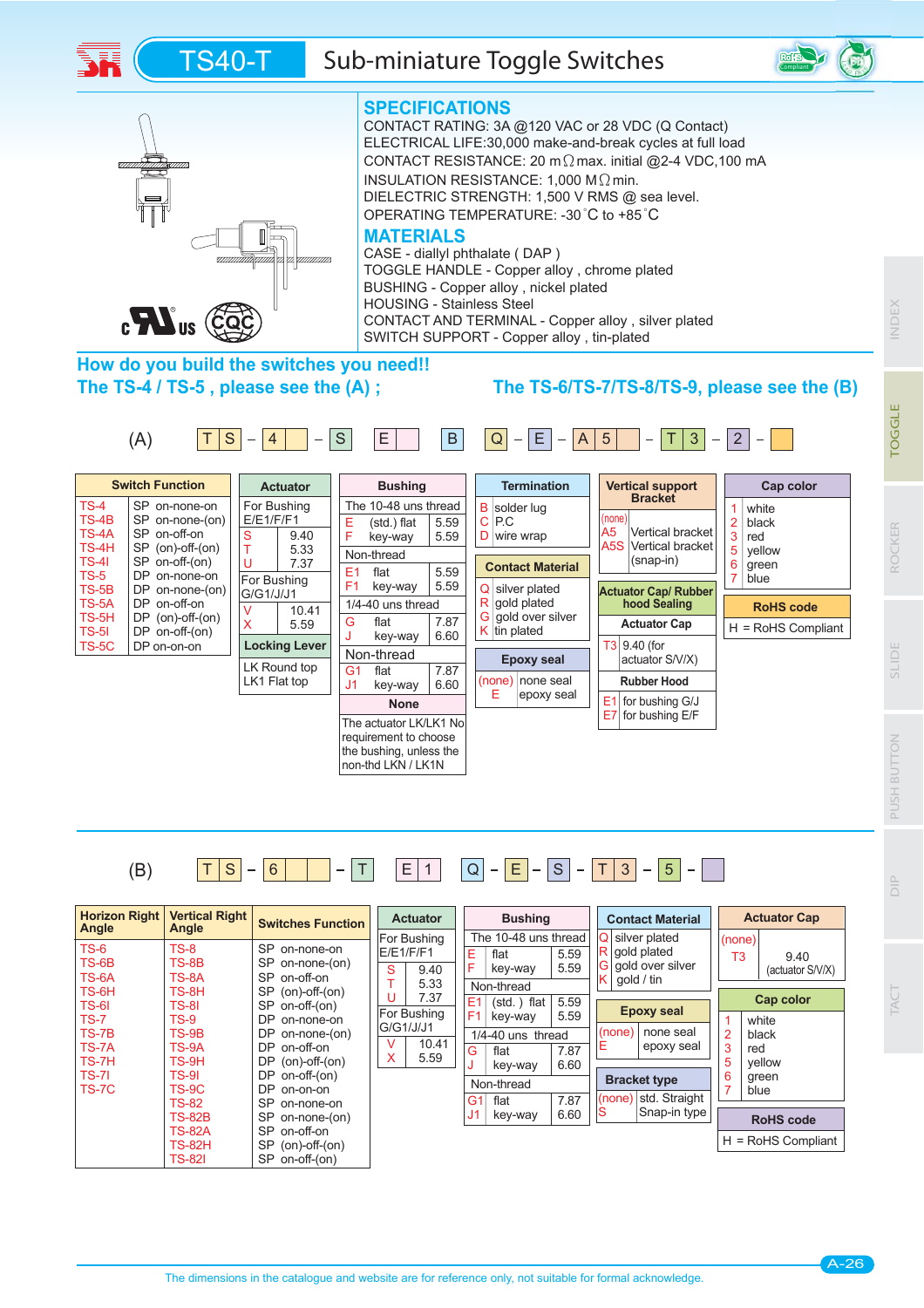# TS40-T Sub-miniature Toggle Switches

**SH** 





The dimensions in the catalogue and website are for reference only, not suitable for formal acknowledge.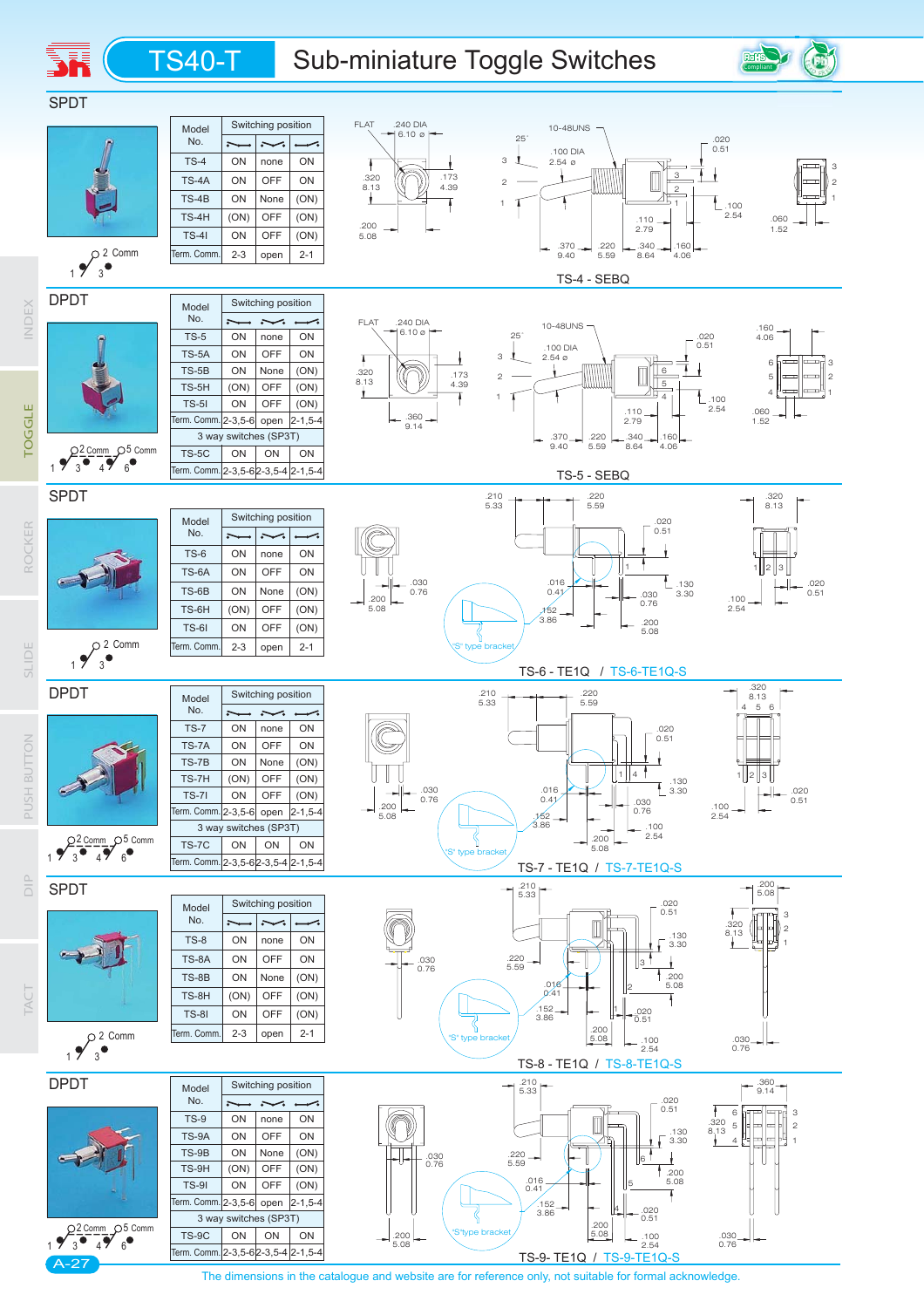# TS40-T Sub-miniature Toggle Switches



The dimensions in the catalogue and website are for reference only, not suitable for formal acknowledge.

**ROCKER**

ROCKER

**INDEX** 

**TOGGLE** 

Compliant

**SLIDE**